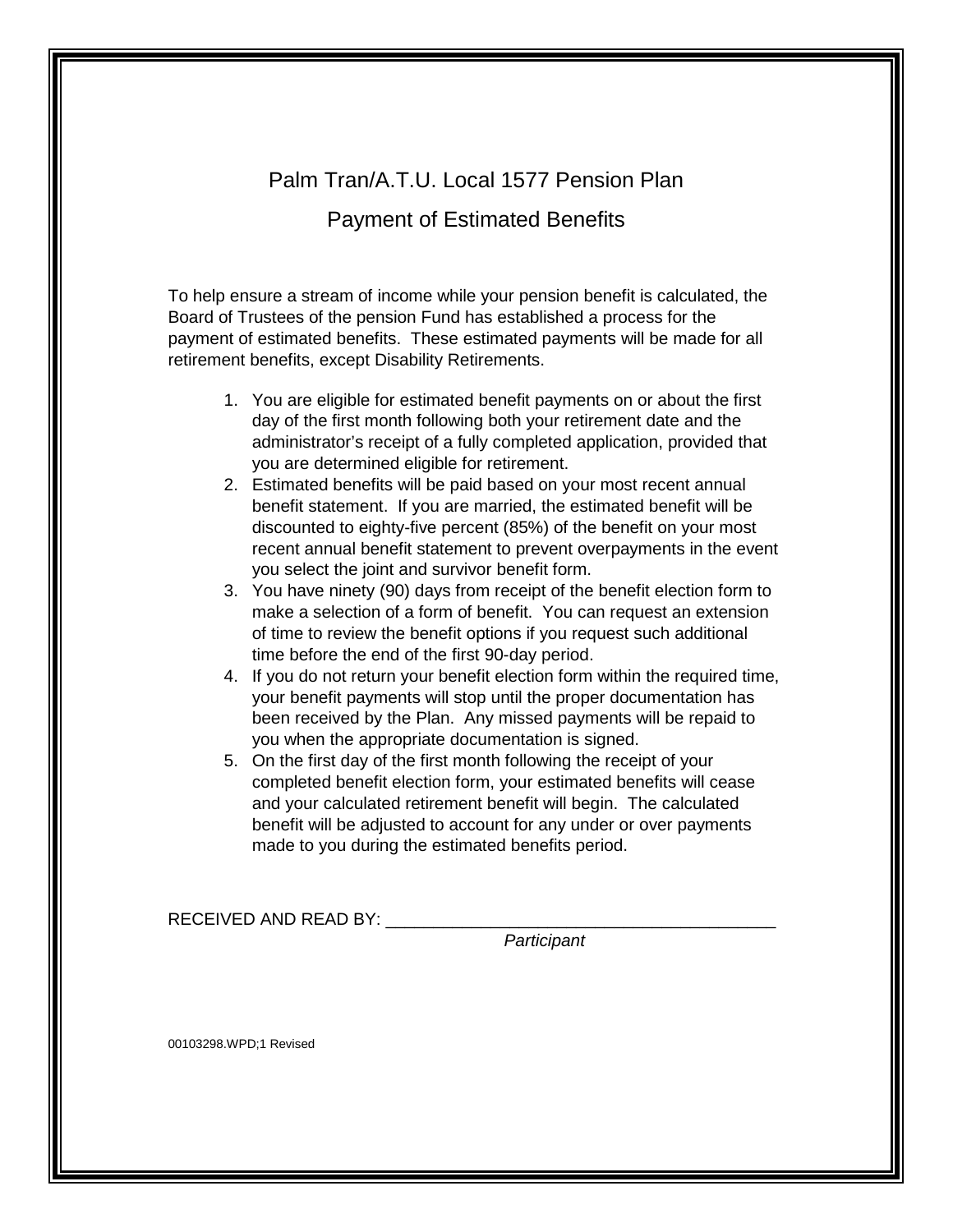# **Palm Tran, Inc. Amalgamated Transit Union Local 1577 Application for Retirement or Disability Benefits**

#### PLEASE PRINT OR TYPE:

| 1. | a. | Name of Employee: _                                                                                                                                                                                                            |        |          |  |  |
|----|----|--------------------------------------------------------------------------------------------------------------------------------------------------------------------------------------------------------------------------------|--------|----------|--|--|
|    |    | Last,                                                                                                                                                                                                                          | First, | MI.      |  |  |
|    | b. | Social Security Number:<br>*In accordance with the provisions of 119.071(5)(a)6g, Florida Statutes, the collection and use of social<br>security numbers is authorized for the purpose of the administration of the Fund.      |        |          |  |  |
|    | c. | Date of Birth:<br>* Attach birth certificate or other proof.                                                                                                                                                                   |        |          |  |  |
|    | d. | Home Telephone Number: ________________________________Cell Number: ________________________________                                                                                                                           |        |          |  |  |
|    | е. |                                                                                                                                                                                                                                |        |          |  |  |
|    | f. | Home Address: __________<br><b>Street Address</b>                                                                                                                                                                              |        |          |  |  |
|    |    | City                                                                                                                                                                                                                           | State  | Zip Code |  |  |
|    | g. |                                                                                                                                                                                                                                |        |          |  |  |
|    |    | <b>Street Address</b>                                                                                                                                                                                                          |        |          |  |  |
|    |    | City                                                                                                                                                                                                                           | State  | Zip Code |  |  |
| 2. | a. | Date of Hire by Palm Tran: National Charles Expected Last Day of Service: National Charles Charles Charles Charles Charles Charles Charles Charles Charles Charles Charles Charles Charles Charles Charles Charles Charles Cha |        |          |  |  |
|    | b. | Dates if Breaks in Service: (please give detail) [2010] [2010] [2010] [2010] [2010] [2010] [2010] [2010] [2010                                                                                                                 |        |          |  |  |
|    | C. | Expected Retirement Date: Manual According to the Contract of the Contract of the Contract of the Contract of                                                                                                                  |        |          |  |  |
| 3. | a. |                                                                                                                                                                                                                                |        |          |  |  |
|    |    | If married, please complete the following:                                                                                                                                                                                     |        |          |  |  |
|    | b. | Spouse's Name: _____<br>$\overline{\mathsf{Last}}$ .                                                                                                                                                                           | First, | MI.      |  |  |
|    | C. | Spouse's Social Security Number:<br>*In accordance with the provisions of 119.071(5)(a)6g, Florida Statutes, the collection and use of social                                                                                  |        |          |  |  |

security numbers is authorized for the purpose of the administration of the Fund.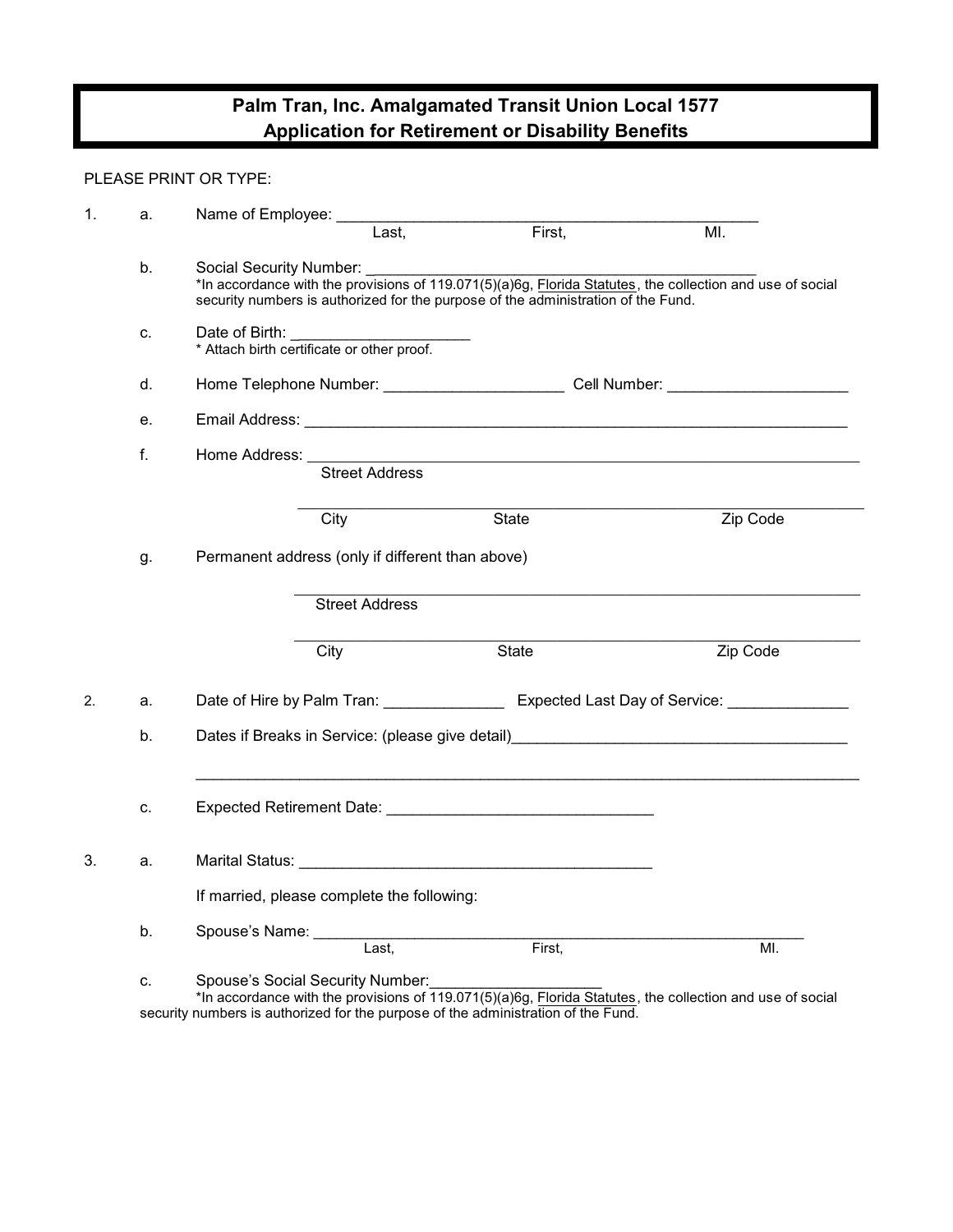- d. Spouse's Date of Birth: \*Attach birth certificate or other proof.
- e. Date of Marriage: \*Attach copy of marriage certificate.

#### **Survivorship Benefits (monthly payment due to a beneficiary upon your death):**

Your Plan allows you to take the full amount of your pension for your life only or a reduced amount that would provide a lifetime survivorship benefit upon your death. If you are married, your spouse must be your joint annuitant, unless your spouse agrees to waive that benefit. The amount of the reduction is based upon the age of your potential joint annuitant, the younger they are, the larger the reduction. Approximately three months after retirement, you will be provided a calculation of many different options and you will make that selection then.

#### *Non-Spouse Joint Annuitant Optional* **(only complete if your spouse is waiving their right to a monthly benefit or if you are single and interested in leaving a monthly payment to a non-spouse beneficiary)**

| <b>Name</b>                | Date of Birth (attach birth certificate or other proof) |
|----------------------------|---------------------------------------------------------|
| Social Security No.        | Relationship                                            |
| <b>Address</b>             | <b>Phone Number</b>                                     |
| City<br>State<br>′in Code. |                                                         |

#### **Death Benefit (One-time lump sum death benefit in the amount of \$7,500.00 and any remaining contributions not yet refunded):**

If you are married at death, your death benefit and any remaining contributions must be paid to your spouse unless that spouse has competed a spousal consent form waiving their right to those benefits. If you are married and would like to name a non-spouse primary beneficiary, provide their information below. Your spouse must complete the enclosed Spousal Consent form.

Is your primary beneficiary designation for death benefits the same as Spouse listed above: Yes: \_\_\_\_\_\_ No: If no, please provide the contact information of your primary and contingent beneficiary(ies) below.

## *Primary Death Beneficiary Contingent Death Beneficiary*  \_\_\_\_\_\_\_\_\_\_\_\_\_\_\_\_\_\_\_\_\_\_\_\_\_\_\_\_\_\_\_\_\_\_\_\_\_\_\_\_\_\_\_\_ \_\_\_\_\_\_\_\_\_\_\_\_\_\_\_\_\_\_\_\_\_\_\_\_\_\_\_\_\_\_\_\_\_\_\_\_\_\_\_\_\_\_\_\_ Name Percentage Name Percentage \_\_\_\_\_\_\_\_\_\_\_\_\_\_\_\_\_\_\_\_\_\_\_\_\_\_\_\_\_\_\_\_\_\_\_\_\_\_\_\_\_\_\_\_ \_\_\_\_\_\_\_\_\_\_\_\_\_\_\_\_\_\_\_\_\_\_\_\_\_\_\_\_\_\_\_\_\_\_\_\_\_\_\_\_\_\_\_\_ Social Security No. **Relationship** Social Security No. Relationship Relationship \_\_\_\_\_\_\_\_\_\_\_\_\_\_\_\_\_\_\_\_\_\_\_\_\_\_\_\_\_\_\_\_\_\_\_\_\_\_\_\_\_\_\_ \_\_\_\_\_\_\_\_\_\_\_\_\_\_\_\_\_\_\_\_\_\_\_\_\_\_\_\_\_\_\_\_\_\_\_\_\_\_\_\_\_\_\_\_ Address Address Address Address Address Address Address Address Address Address Address Address Address Address A \_\_\_\_\_\_\_\_\_\_\_\_\_\_\_\_\_\_\_\_\_\_\_\_\_\_\_\_\_\_\_\_\_\_\_\_\_\_\_\_\_\_\_ \_\_\_\_\_\_\_\_\_\_\_\_\_\_\_\_\_\_\_\_\_\_\_\_\_\_\_\_\_\_\_\_\_\_\_\_\_\_\_\_\_\_\_\_\_ City State Zip Code City State Zip Code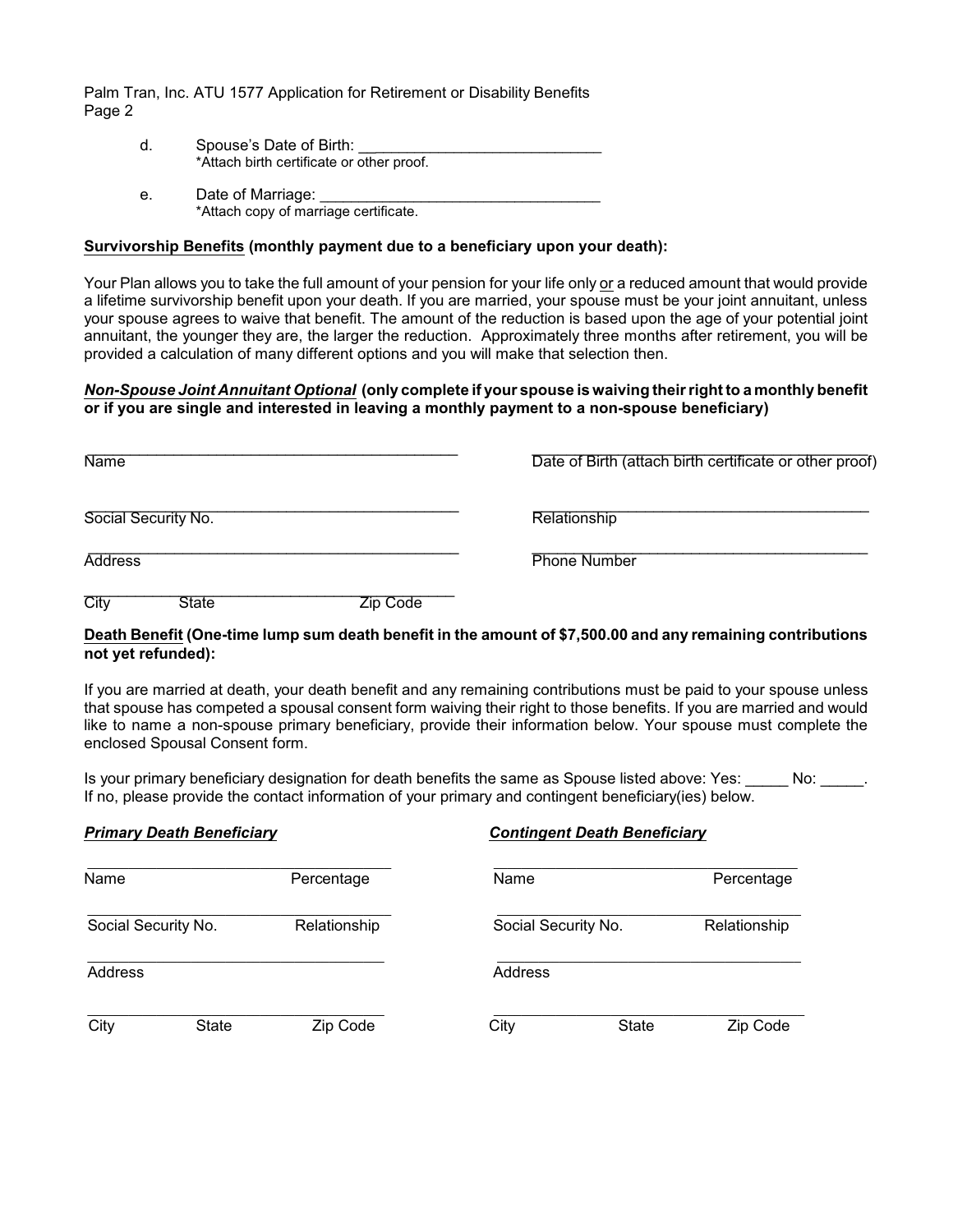Please Note: To name more than one Primary or Contingent Beneficiary for the Death Benefit please use a separate sheet of paper and attach it to this form.

| Employee Name:                              | Date:                                                                                                              |
|---------------------------------------------|--------------------------------------------------------------------------------------------------------------------|
| STATE OF ______________                     |                                                                                                                    |
| COUNTY OF __________                        |                                                                                                                    |
|                                             |                                                                                                                    |
|                                             | Sworn to and subscribed before me by means of [ ] physical presence or [ ] online notarization, this day of ______ |
|                                             |                                                                                                                    |
| Personally Known OR Produced Identification |                                                                                                                    |
|                                             |                                                                                                                    |
|                                             |                                                                                                                    |
|                                             | <b>Notary Public</b>                                                                                               |

NOTARY PUBLIC SEAL:

**PLEASE RETURN TO:** Palm Tran Pension Center 2472 Jett Ferry Road, Suite 400-309 Atlanta, GA 30338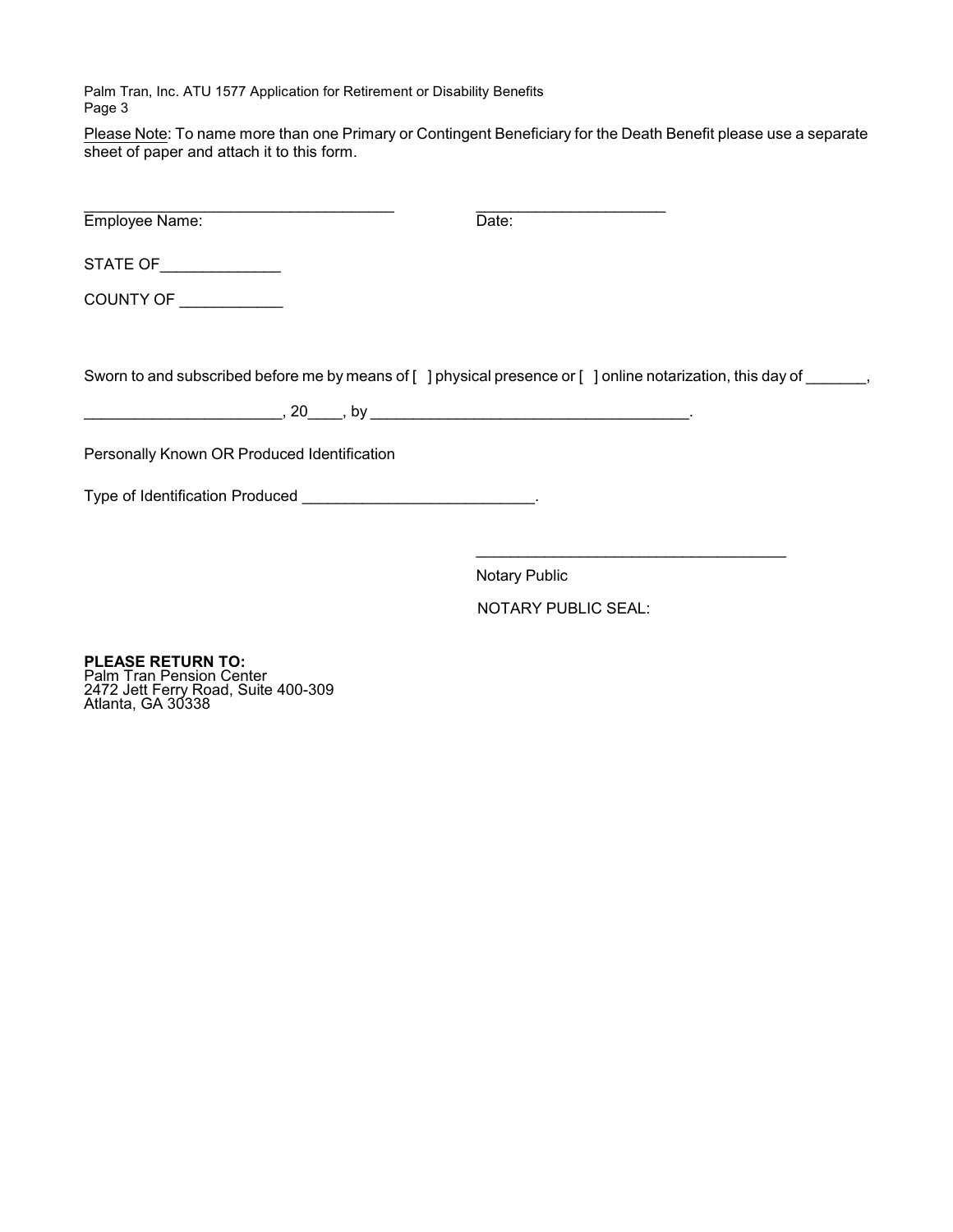## **Palm Tran, Inc. Amalgamated Transit Union Local 1577 Spousal Consent Form**

I, to hereby swear that the applicant the strategy and the strategy and the strategy and the strategy and the strategy and the strategy and the strategy and the strategy and the strategy and the strategy and the strategy a current member of the Palm Tran, Inc., ATU 1577 Pension Plan, is my spouse. I am fully aware that he/she has made an application to retire effective **Exercise 20** and understand that I am entitled to certain benefits upon my spouse's death or retirement. I consent to my spouse's election of a designated beneficiary other than myself.

I am entering into this Spousal Consent Form with full knowledge and understanding of my right as a spouse and I acknowledge that I have freely and voluntarily executed this Spousal Consent form.

Spouse's Name: Date: Date:

 $\frac{1}{2}$  ,  $\frac{1}{2}$  ,  $\frac{1}{2}$  ,  $\frac{1}{2}$  ,  $\frac{1}{2}$  ,  $\frac{1}{2}$  ,  $\frac{1}{2}$  ,  $\frac{1}{2}$  ,  $\frac{1}{2}$  ,  $\frac{1}{2}$  ,  $\frac{1}{2}$  ,  $\frac{1}{2}$  ,  $\frac{1}{2}$  ,  $\frac{1}{2}$  ,  $\frac{1}{2}$  ,  $\frac{1}{2}$  ,  $\frac{1}{2}$  ,  $\frac{1}{2}$  ,  $\frac{1$ 

STATE OF

COUNTY OF \_\_\_\_\_\_\_\_\_\_\_\_

Sworn to and subscribed before me by means of  $\lceil \cdot \rceil$  physical presence or  $\lceil \cdot \rceil$  online notarization, this day of

\_\_\_\_\_\_\_\_\_\_\_\_\_\_\_\_\_\_\_\_\_\_\_, 20\_\_\_\_, by \_\_\_\_\_\_\_\_\_\_\_\_\_\_\_\_\_\_\_\_\_\_\_\_\_\_\_\_\_\_\_\_\_\_\_\_\_.

Personally Known OR Produced Identification

Type of Identification Produced \_\_\_\_\_\_\_\_\_\_\_\_\_\_\_\_\_\_\_\_\_\_\_\_\_\_\_\_\_\_\_.

\_\_\_\_\_\_\_\_\_\_\_\_\_\_\_\_\_\_\_\_\_\_\_\_\_\_\_\_\_\_\_\_\_\_\_\_\_ Notary Public NOTARY PUBLIC SEAL:

**PLEASE RETURN TO:** Palm Tran Pension Center 2472 Jett Ferry Road, Suite 400-309 Atlanta, GA 30338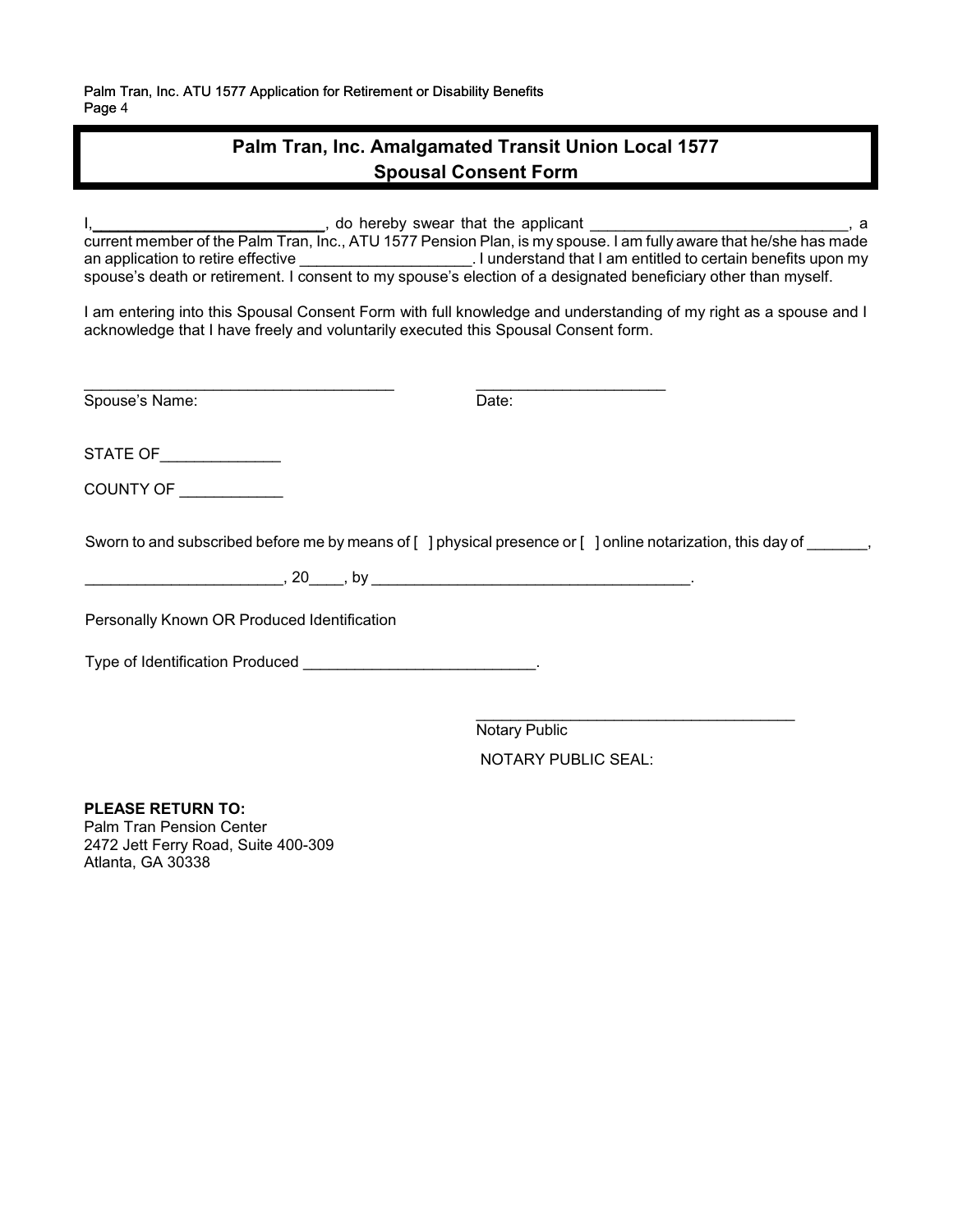## IF YOU ARE APPLYING FOR A DISABILITY BENEFIT, PLEASE COMPLETELY FILL OUT THIS SECTION.

- 1. a. Date disability commenced:\_\_\_\_\_\_\_\_\_\_\_\_\_\_\_\_\_\_\_\_\_\_\_\_\_\_\_\_\_\_\_\_\_\_\_\_
	- b. Nature and cause of disability:  $\Box$
	- c. Have you applied for Social Security Disability Benefits due to your present disability? Yes: No: No:

\_\_\_\_\_\_\_\_\_\_\_\_\_\_\_\_\_\_\_\_\_\_\_\_\_\_\_\_\_\_\_\_\_\_\_\_\_\_\_\_\_\_\_\_\_\_\_\_\_\_\_\_\_\_\_\_\_\_

Have you been awarded Social Security Disability Benefits? Yes: No: No: If yes, please provide your award letter.

d. Did your disability result from any of the following:

Yes: No: Use of drugs, intoxicants or narcotics?

Yes: No: Due to a fight, riot or civil insurrection?

Yes: No: While you were committing a crime?

Yes: No: No: From an injury or disease sustained while you were serving in any armed forces?

Yes: No: While working for one other than the Palm Tran, Inc., and arising out of such employment?

**Note:** If you are applying for Disability Benefits, records must be filed, including copies of a doctor's opinion, medical records, and other documentation to show that the disability is total and permanent. In addition, copies of workers' compensation records and other documentation must be filed if the disability occurred while performing service related duties. The Board of Trustees may require you to be examined by a doctor selected by the Board.

**PLEASE RETURN TO:** Palm Tran Pension Center 2472 Jett Ferry Road, Suite 400-309 Atlanta, GA 30338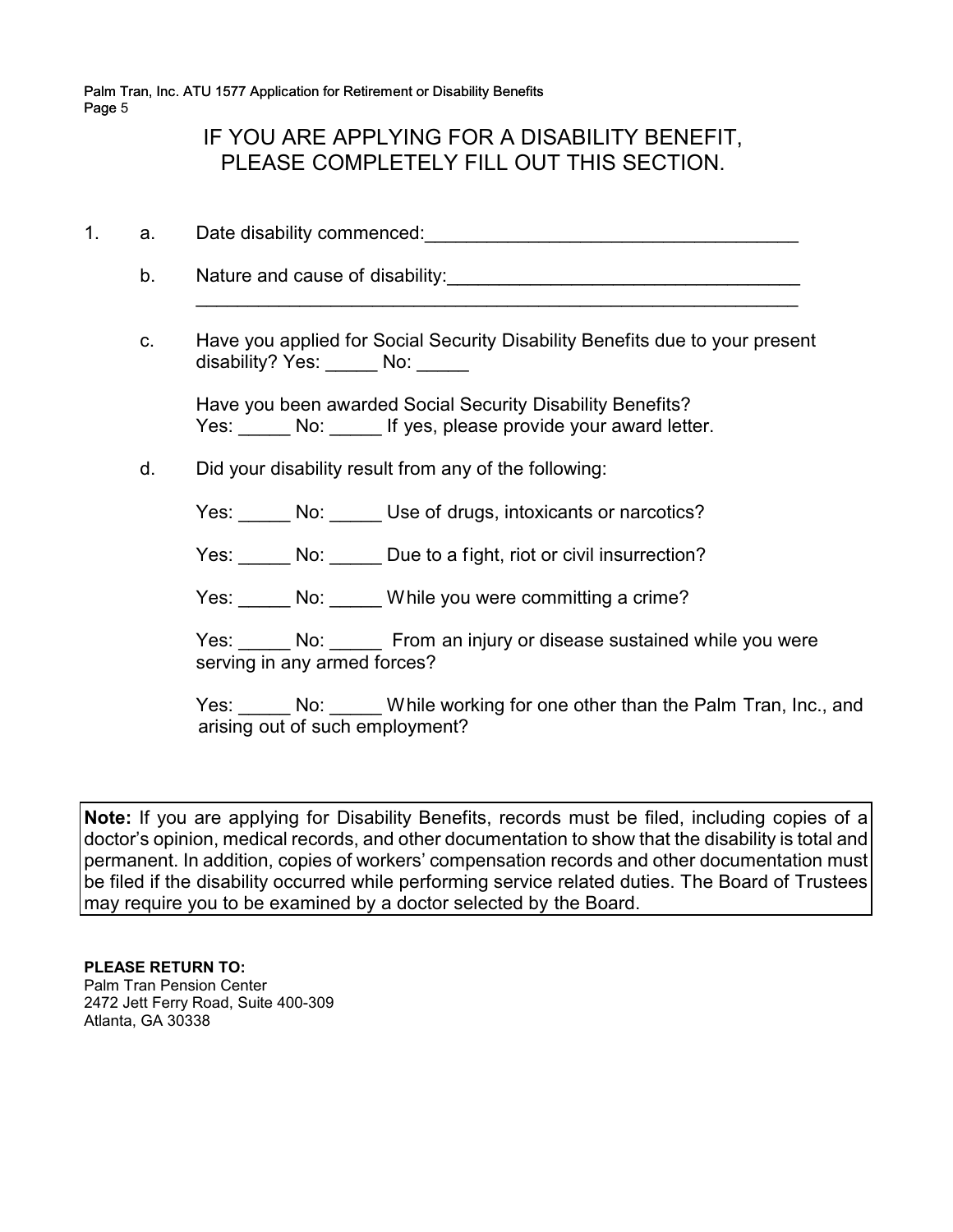## **Palm Tran, Inc. Amalgamated Transit Union Local 1577 Application for Refund of Pension Contributions For Members With More Than 10 Years of Service and Eligible For Immediate Retirement, Section 4.19 Refund**

#### PLEASE PRINT OR TYPE:

| 1. | a. | Name of Employee: |                                                                                                                                                                                                                  |               |          |
|----|----|-------------------|------------------------------------------------------------------------------------------------------------------------------------------------------------------------------------------------------------------|---------------|----------|
|    |    |                   | Last,                                                                                                                                                                                                            | First,        | MI.      |
|    | b. | pension Fund.     | Social Security No.<br>*In accordance with the provisions of §119.071(5)(a)6g, Florida Statutes, the collection and<br>use of social security numbers is authorized for the purpose of the administration of the |               |          |
|    | c. |                   |                                                                                                                                                                                                                  |               |          |
|    | d. |                   |                                                                                                                                                                                                                  |               |          |
|    | е. |                   |                                                                                                                                                                                                                  |               |          |
|    |    |                   | Address                                                                                                                                                                                                          | <b>Street</b> |          |
|    |    |                   | City                                                                                                                                                                                                             | State         | Zip Code |
|    | f. |                   | Permanent address (only if Home Address is temporary)                                                                                                                                                            |               |          |
|    |    |                   | Address                                                                                                                                                                                                          | <b>Street</b> |          |
|    |    |                   | City                                                                                                                                                                                                             | State         | Zip Code |
| 2. | a. |                   | Date of Hire by Palm Tran: Date of Hire by Palm Tran:                                                                                                                                                            |               |          |
|    | b. |                   | Last day worked or expected to work:                                                                                                                                                                             |               |          |

**Payment Options:** *This is an after-tax (non-taxable) distribution. You may rollover this amount to a Roth IRA or you may have it paid to you as an "Immediate Cash Distribution" with no taxes withheld and no taxes due. If choosing a cash distribution, choose to either have the check mailed to your permanent address or direct deposited into your bank account.* 

- 9 **Immediate Cash Distribution:** (choose a check or direct deposit)
	- Please mail a check to my permanent address.
	- Please deposit into my bank account per enclosed direct deposit form.

### 9 **Direct Rollover to Roth IRA:**

\_\_\_\_\_\_\_\_\_\_\_\_\_\_\_\_\_\_\_\_\_\_\_\_\_\_\_\_\_\_\_\_\_\_\_\_\_\_\_\_\_\_\_\_\_\_\_\_\_\_\_\_\_\_\_\_\_\_\_\_\_\_\_\_\_ Name of Institution

 \_\_\_\_\_\_\_\_\_\_\_\_\_\_\_\_\_\_\_\_\_\_\_\_\_\_\_\_\_\_\_\_\_\_\_\_\_\_\_\_\_\_\_\_\_\_\_\_\_\_\_\_\_\_\_\_\_\_\_\_\_\_\_\_\_ Address Line 1 (Check will be mailed directly here)

\_\_\_\_\_\_\_\_\_\_\_\_\_\_\_\_\_\_\_\_\_\_\_\_\_\_\_\_\_\_\_\_\_\_\_\_\_\_\_\_\_\_\_\_\_\_\_\_\_\_\_\_\_\_\_\_\_\_\_\_\_\_\_\_\_ Address Line 2 of Institution

\_\_\_\_\_\_\_\_\_\_\_\_\_\_\_\_\_\_\_\_\_\_\_\_\_\_\_\_\_\_\_\_\_\_\_\_\_\_\_\_\_\_\_\_\_\_\_\_\_\_\_\_\_\_\_\_\_\_\_\_\_\_\_\_\_ Account Number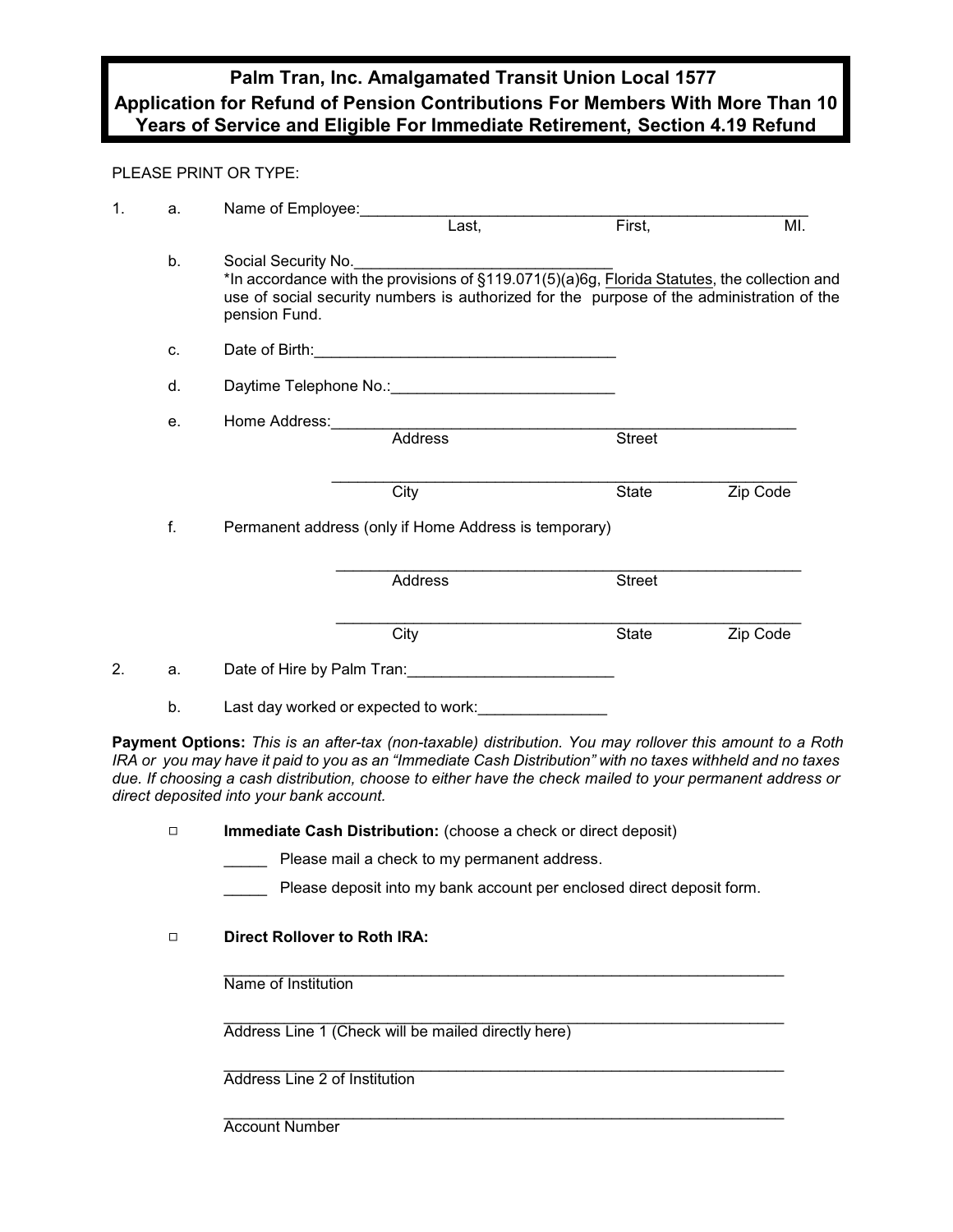Palm Tran, ATU 1577 Application for Refund of Pension Contributions for Members with More Than 10 Years of Service Page 2

I hereby certify that the above statements are true and correct to the best of my knowledge. I understand that a false statement may disqualify me for benefits.

This application revokes any prior application.

| Employee Signature                          | Date |                                                                                                          |
|---------------------------------------------|------|----------------------------------------------------------------------------------------------------------|
| STATE OF _______________                    |      |                                                                                                          |
| COUNTY OF ___________                       |      |                                                                                                          |
|                                             |      | Sworn to and subscribed before me by means of [ ] physical presence or [ ] online notarization, this day |
|                                             |      |                                                                                                          |
| Personally Known OR Produced Identification |      |                                                                                                          |
|                                             |      |                                                                                                          |

Notary Public

 NOTARY PUBLIC SEAL: **Return to:** Palm Tran Pension Center 2472 Jett Ferry Road, Suite 400-309 Atlanta, GA 30338

\_\_\_\_\_\_\_\_\_\_\_\_\_\_\_\_\_\_\_\_\_\_\_\_\_\_\_\_\_\_\_\_\_\_\_\_\_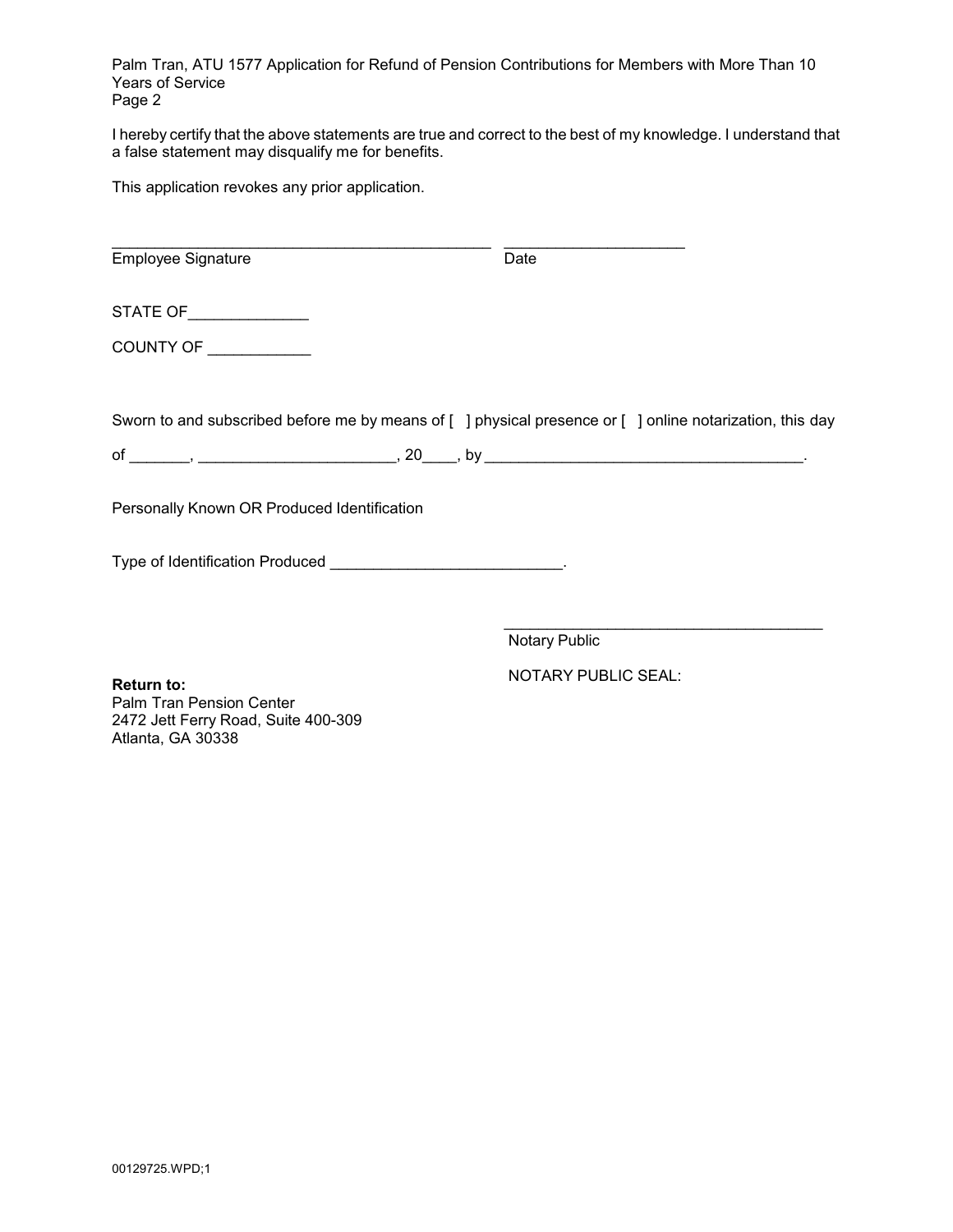## **Palm Tran, Inc. Amalgamated Transit Union Local 1577 Retiree Insurance Deduction Authorization**

I, All Allen Contract Assembly the Mumber Contract Contract Assembly the Mumber  $\frac{1}{2}$  and  $\frac{1}{2}$  are  $\frac{1}{2}$  and  $\frac{1}{2}$  are  $\frac{1}{2}$  are  $\frac{1}{2}$  are  $\frac{1}{2}$  are  $\frac{1}{2}$  are  $\frac{1}{2}$  are  $\frac{1}{2}$  are  $\$ authorize Palm Tran Pension Center to deduct \$ from my pension check each month and forward my deduction to Palm Tran as payment for my health, dental, and or life insurance premiums.

I understand that this deduction will be made out of my first pension benefit payment. If for some reason the deduction was not able to be made from my first pension benefit payment, I will be responsible for paying the first month's premium directly to Palm Tran.

### **Any subsequent changes to benefits that I choose to make must be made by the 10th of the month preceding the change in writing to Palm Tran HR.**

I understand that any subsequent increases or deceases in costs related to the coverage that I have elected may be made automatically by Palm Tran notifying the Palm Tran Pension Center, and such adjustments will thereafter be deducted from my pension check each month.

\_\_\_\_\_\_\_\_\_\_\_\_\_\_\_\_\_\_\_\_\_\_\_\_\_\_\_\_\_\_\_\_ Name (please print)

Signature Date

 $\overline{\phantom{a}}$  , and the contract of the contract of  $\overline{\phantom{a}}$ 

### **PLEASE RETURN TO:**

Palm Tran Pension Center 2472 Jett Ferry Road, Suite 400-309 Atlanta, GA 30338

### This form does not enroll you in retiree medical, dental, or life insurance. In order to enroll, you must complete enrollment forms with Human Resource**s**.

\*In accordance with the provisions of 119.071(5)(a)6g, Florida Statutes, the collection and use of social security numbers is authorized for the purpose of the administration of the fund.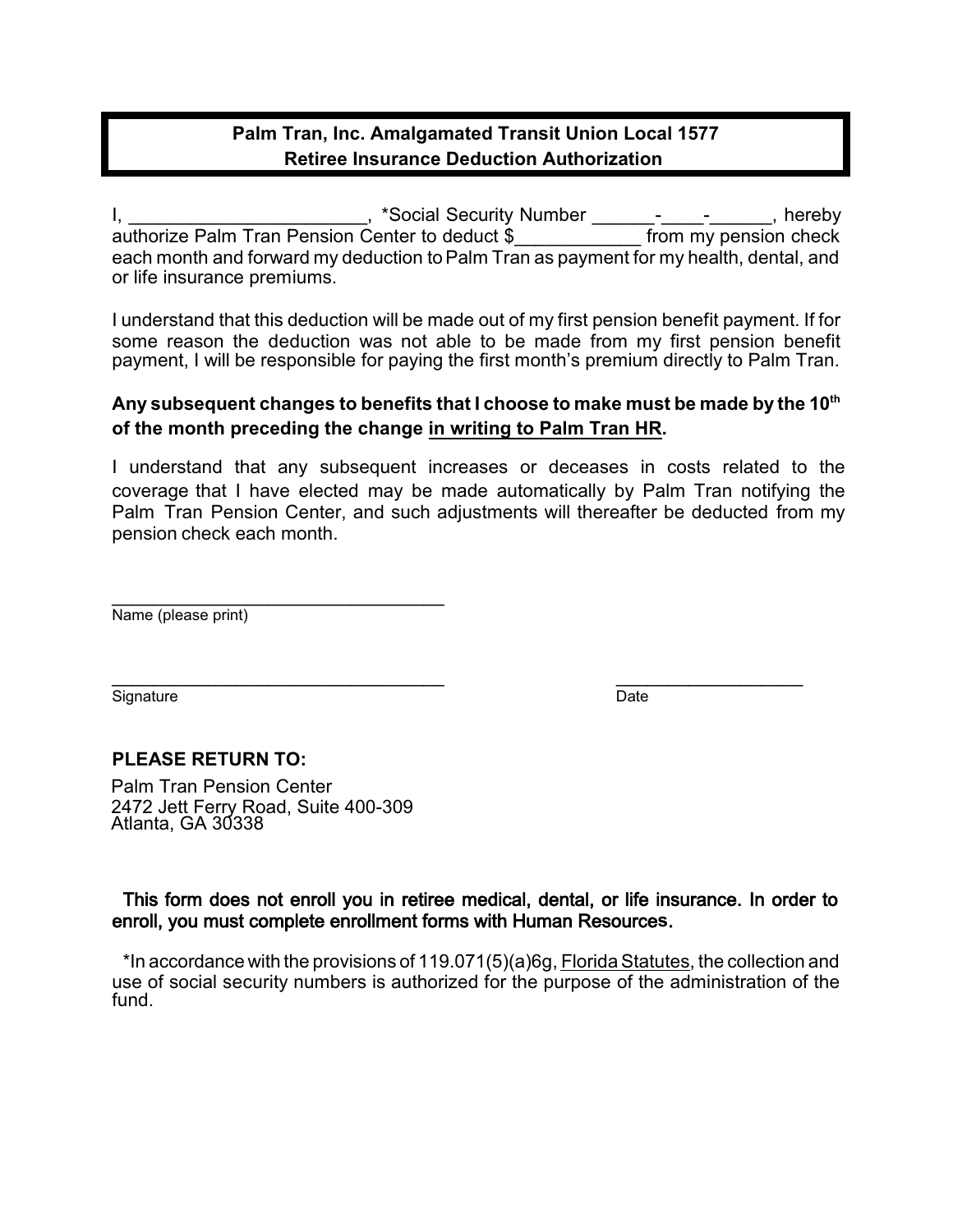

### **AUTHORIZATION AGREEMENT FOR DIRECT DEPOSIT**

| RECIPIENT'S NAME:                                                                 |  |
|-----------------------------------------------------------------------------------|--|
| <b>RECIPIENT'S PHONE:</b>                                                         |  |
| SOCIAL SECURITY NUMBER:                                                           |  |
| PLAN NAME (City retired from): Palm Tran ATU Local 1577 Pension Fund – 3040002751 |  |

I hereby authorize SALEM TRUST COMPANY to initiate credit and debit entries or adjustments (if necessary for any credit entries made in error) to my checking or savings account as indicated below. SALEM TRUST COMPANY is only permitted to withdraw money from my account if an overpayment has been deposited into that account. Prior to making any deductions, SALEM TRUST COMPANY is required to notify me and the Board of Trustees of the above-referenced plan of the overpayment.

ACCOUNT INFORMATION (Check one)

\_\_\_\_\_\_\_\_\_\_ CHECKING (Attach voided check; deposit slips are not accepted)

\_\_\_\_\_\_\_\_\_\_ SAVINGS (Attach voided deposit slip; you may need to check with your bank for the routing number)

MONEY MARKET CHECKING (Attach voided check; check with your bank, most money markets are checking accounts, some are considered savings accounts)

MONEY MARKET SAVINGS (Attach voided deposit slip; check with your bank, most money markets are checking accounts, some are considered savings accounts)

#### FINANCIAL INSTITUTION INFORMATION

ROUTING OR ABA NUMBER (first 9 digits):

ACCOUNT NUMBER:

BANK NAME:

PHONE NUMBER (Including area code):

This authorization is to remain in full force and effect until SALEM TRUST COMPANY has received notification from me of its termination, in such a manner as to afford SALEM TRUST COMPANY and my financial institution a reasonable opportunity to act upon my request. I hereby agree to hold SALEM TRUST COMPANY harmless from any loss resulting from following the above instructions.

If any payments are deposited to my account which I am not entitled to receive under said Plan, by reason of death prior to the date when such payments became due, then for myself, my heirs, executors and assigns, I agree to repay and refund the amount of any such overpayments. I hereby authorize and direct the financial institution named above to refund the amount of such overpayments to SALEM TRUST COMPANY and debit the amount from my account.

SIGNATURE: \_\_\_\_\_\_\_\_\_\_\_\_\_\_\_\_\_\_\_\_\_\_\_\_\_\_\_\_\_\_\_\_\_\_\_\_\_\_\_\_\_\_\_\_\_\_\_\_ DATE: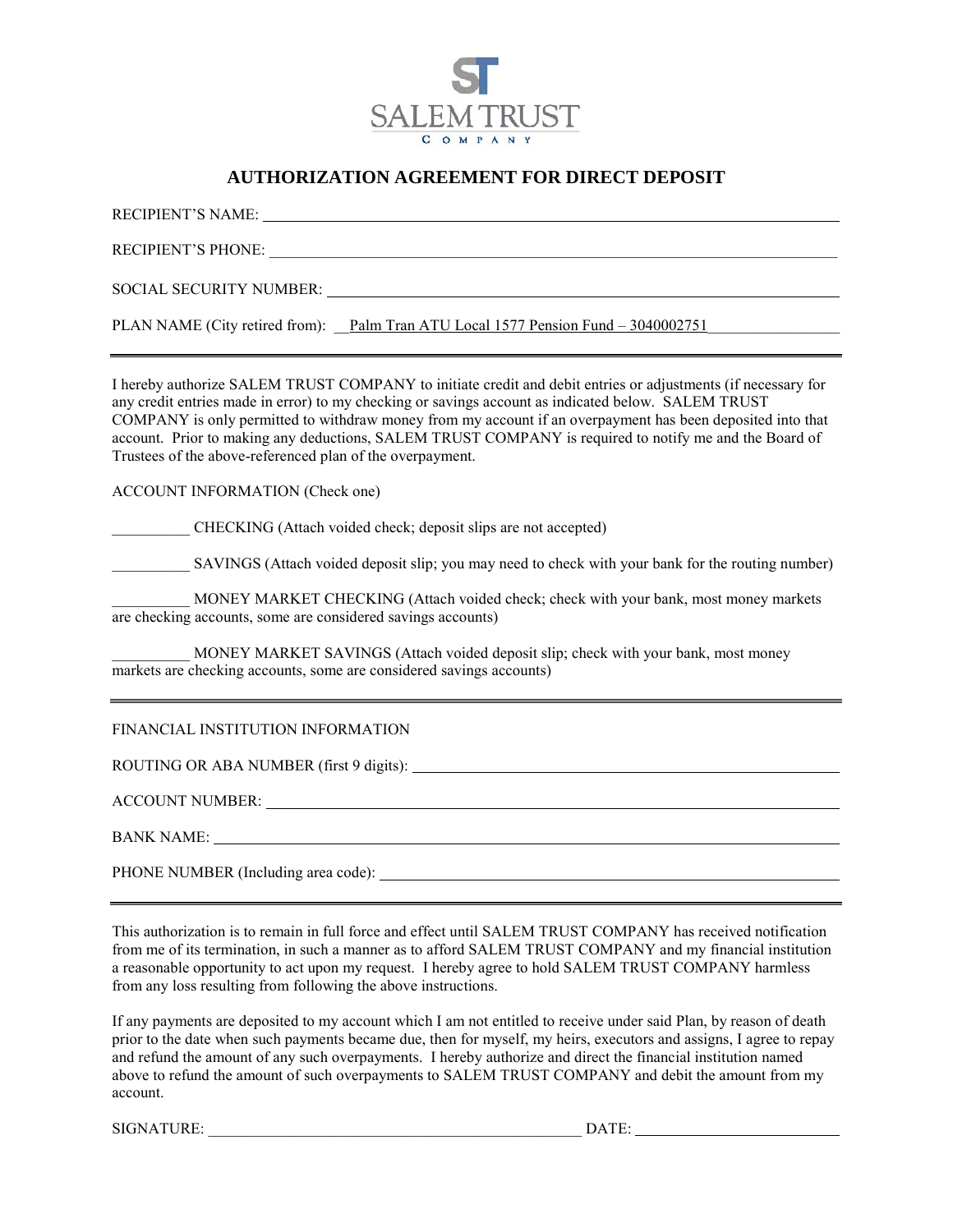



**Future developments.** For the latest information about any future developments related to Form W-4P, such as legislation enacted after it was published, go to www.irs.gov/FormW4P.

**Purpose of form.** Form W-4P is for U.S. citizens, resident aliens, or their estates who are recipients of pensions, annuities (including commercial annuities), and certain other deferred compensation. Use Form W-4P to tell payers the correct amount of federal income tax to withhold from your payment(s). You may also use Form W-4P to choose (a) not to have any federal income tax withheld from the payment (except for eligible rollover distributions or for payments to U.S. citizens to be delivered outside the United States or its possessions), or (b) to have an additional amount of tax withheld.

Your options depend on whether the payment is periodic, nonperiodic, or an eligible rollover distribution, as explained on pages 2 and 3. Your previously filed Form W-4P will remain in effect if you don't file a Form W-4P for 2020.

## **General Instructions**

Section references are to the Internal Revenue Code.

Follow these instructions to determine the number of withholding allowances you should claim for pension or annuity payment withholding for 2020 and any additional amount of tax to have withheld. Complete the worksheet(s) using the taxable amount of the payments.

If you don't want any federal income tax withheld (see Purpose of form, earlier), you can skip the worksheets and go directly to the Form W-4P below.

**Sign this form.** Form W-4P is not valid unless you sign it.

You can also use the estimator at *www.irs.gov/W4App* to determine your tax withholding more accurately. Consider using this estimator if you have a more complicated tax situation, such as if you have more than one pension or annuity, a working spouse, or a large amount of income outside of your pensions. After your Form W-4P takes effect, you can also use this estimator to see how the amount of tax you're having withheld compares to your projected total tax for 2020. If you use the estimator, you don't need to complete any of the worksheets for Form W͈4P.

Note that if you have too little tax withheld, you will generally owe tax when you file your tax return and may owe a penalty

unless you make timely payments of estimated tax. If too much tax is withheld, you will generally be due a refund when you file your tax return.

**Filers with multiple pensions or more than one income.** If you have more than one source of income subject to withholding (such as more than one pension or a pension and a job, or you're married filing jointly and your spouse is working), read all of the instructions, including the instructions for the Multiple Pensions/More-Than-One-Income Worksheet, before beginning. **Other income.** If you have a large amount of income from other sources not subject to withholding (such as interest, dividends, or capital gains), consider making estimated tax payments using Form 1040-ES, Estimated Tax for Individuals. Otherwise, you might owe additional tax. See Pub. 505, Tax Withholding and Estimated Tax, for more information. Get Form 1040-ES and Pub. 505 at www.irs.gov/FormsPubs. Or, you can use the Deductions, Adjustments, and Additional Income Worksheet on page 5 or the estimator at *www.irs.gov/W4App t*o make sure<br>you have enough tax withheld from your payments. If you have income from wages, see Pub. 505 or use the estimator at www.irs.gov/W4App to find out if you should adjust your withholding on Form W-4 or Form W-4P.

**Note:** Social security and railroad retirement payments may be includible in income. See Form W-4V, Voluntary Withholding Request, for information on voluntary withholding from these payments.

### **Withholding From Pensions and Annuities**

Generally, federal income tax withholding applies to the taxable part of payments made from pension, profit-sharing, stock bonus, annuity, and certain deferred compensation plans; from individual retirement arrangements (IRAs); and from commercial annuities. The method and rate of withholding depend on (a) the kind of payment you receive; (b) whether the payments are to be delivered outside the United States or its possessions; and (c) whether the recipient is a nonresident alien individual, a nonresident alien beneficiary, or a foreign estate. Qualified distributions from a designated Roth account or Roth IRA are nontaxable and, therefore, not subject to withholding. See page 3 for special withholding rules that apply to payments to be delivered outside the United States and payments to foreign persons.

**Separate here and give Form W-4P to the payer of your pension or annuity. Keep the worksheet(s) for your records.**

| $F_{\text{form}}$ <b>W-4P</b><br>Department of the Treasury<br>Internal Revenue Service                                                                                                                                                                                                                                                                                                    | <b>Withholding Certificate for</b><br><b>Pension or Annuity Payments</b><br>► For Privacy Act and Paperwork Reduction Act Notice, see page 6.                                                                                                                                                 | OMB No. 1545-0074           |
|--------------------------------------------------------------------------------------------------------------------------------------------------------------------------------------------------------------------------------------------------------------------------------------------------------------------------------------------------------------------------------------------|-----------------------------------------------------------------------------------------------------------------------------------------------------------------------------------------------------------------------------------------------------------------------------------------------|-----------------------------|
| Your first name and middle initial                                                                                                                                                                                                                                                                                                                                                         | Last name                                                                                                                                                                                                                                                                                     | Your social security number |
| Home address (number and street or rural route)<br>City or town, state, and ZIP code                                                                                                                                                                                                                                                                                                       | Claim or identification number<br>(if any) of your pension or<br>annuity contract                                                                                                                                                                                                             |                             |
| Complete the following applicable lines.                                                                                                                                                                                                                                                                                                                                                   |                                                                                                                                                                                                                                                                                               |                             |
|                                                                                                                                                                                                                                                                                                                                                                                            | 1 Check here if you <b>do not want any</b> federal income tax withheld from your pension or annuity. (Don't complete line 2 or 3.) $\blacktriangleright \Box$<br>2 Total number of allowances and marital status you're claiming for withholding from each <b>periodic</b> pension or annuity |                             |
| Single Married Married, but withhold at higher Single rate.<br>(Enter number<br><b>Marital status:</b><br>of allowances.)<br>3 Additional amount, if any, you want withheld from each pension or annuity payment. (Note: For periodic payments,<br>you can't enter an amount here without entering the number (including zero) of allowances on line 2.) $\ldots$ $\blacktriangleright$ \$ |                                                                                                                                                                                                                                                                                               |                             |
| Your signature ▶                                                                                                                                                                                                                                                                                                                                                                           | Date $\blacktriangleright$                                                                                                                                                                                                                                                                    |                             |